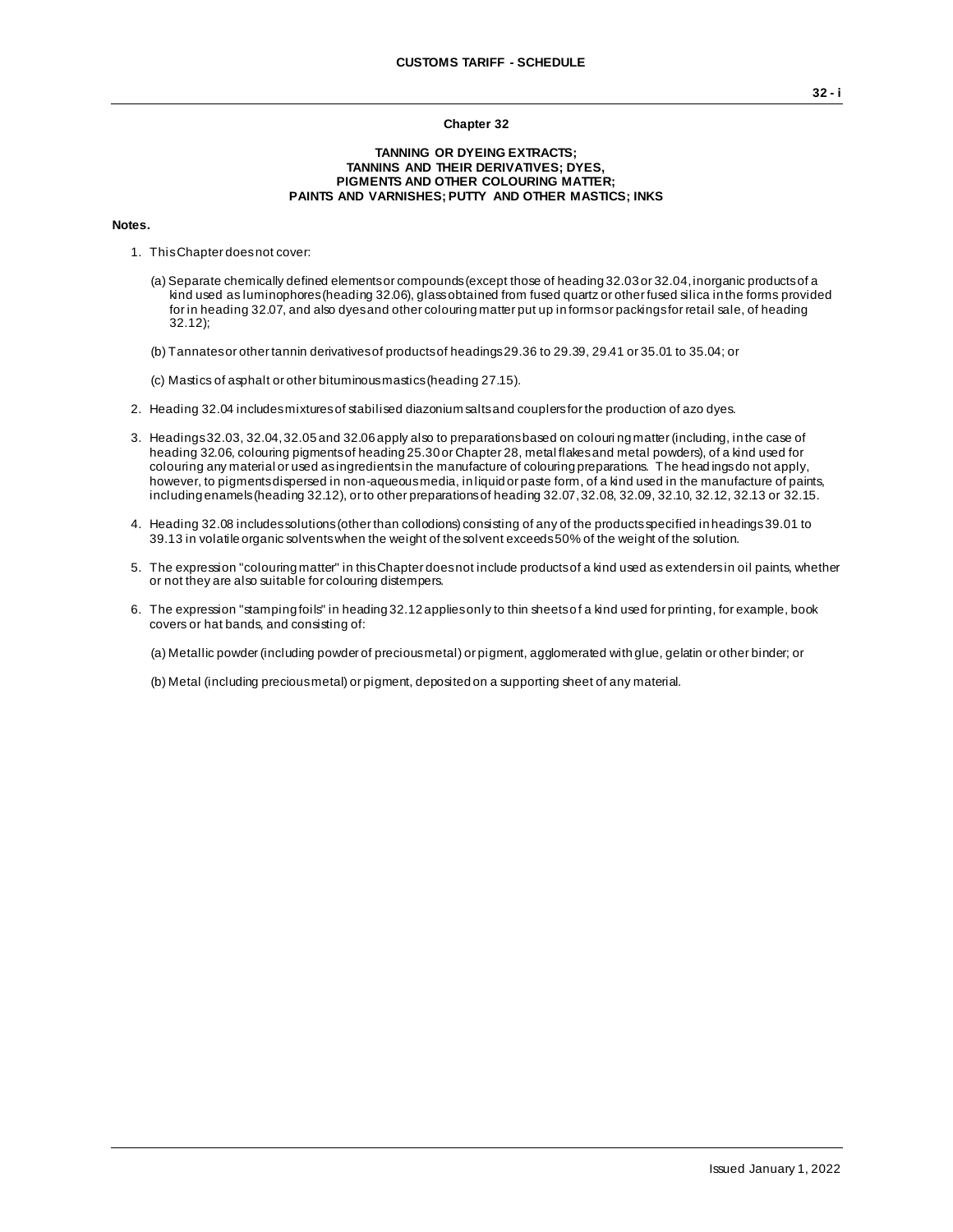# **CUSTOMS TARIFF - SCHEDULE**

| <b>Tariff</b><br>Item | <b>SS</b> | <b>Description of Goods</b>                                                                                                                                                                                                                                                                                            | Unit of<br>Meas. | <b>MFN</b><br>Tariff | <b>Applicable</b><br><b>Preferential Tariffs</b>                                                                            |
|-----------------------|-----------|------------------------------------------------------------------------------------------------------------------------------------------------------------------------------------------------------------------------------------------------------------------------------------------------------------------------|------------------|----------------------|-----------------------------------------------------------------------------------------------------------------------------|
| 32.01                 |           | Tanning extracts of vegetable origin; tannins and their salts, ethers,<br>esters and other derivatives.                                                                                                                                                                                                                |                  |                      |                                                                                                                             |
|                       |           | 3201.10.00 00 - Quebracho extract                                                                                                                                                                                                                                                                                      | <b>KGM</b>       | Free                 | CCCT, LDCT, GPT, UST,<br>MXT, CIAT, CT, CRT, IT,<br>NT, SLT, PT, COLT, JT,<br>PAT, HNT, KRT, CEUT,<br>UAT, CPTPT, UKT: Free |
|                       |           | 3201.20.00 00 - Wattle extract                                                                                                                                                                                                                                                                                         | <b>KGM</b>       | Free                 | CCCT, LDCT, GPT, UST,<br>MXT, CIAT, CT, CRT, IT,<br>NT, SLT, PT, COLT, JT,<br>PAT, HNT, KRT, CEUT,<br>UAT, CPTPT, UKT: Free |
| 3201.90.00 00 -Other  |           |                                                                                                                                                                                                                                                                                                                        | <b>KGM</b>       | Free                 | CCCT, LDCT, GPT, UST,<br>MXT, CIAT, CT, CRT, IT,<br>NT, SLT, PT, COLT, JT,<br>PAT, HNT, KRT, CEUT,<br>UAT, CPTPT, UKT: Free |
| 32.02                 |           | Synthetic organic tanning substances; inorganic tanning substances;<br>tanning preparations, whether or not containing natural tanning<br>substances; enzymatic preparations for pre-tanning.                                                                                                                          |                  |                      |                                                                                                                             |
|                       |           | 3202.10.00 00 -Synthetic organic tanning substances                                                                                                                                                                                                                                                                    | KGM              | Free                 | CCCT, LDCT, GPT, UST,<br>MXT, CIAT, CT, CRT, IT,<br>NT, SLT, PT, COLT, JT,<br>PAT, HNT, KRT, CEUT,<br>UAT, CPTPT, UKT: Free |
| 3202.90.00 00 -Other  |           |                                                                                                                                                                                                                                                                                                                        | <b>KGM</b>       | Free                 | CCCT, LDCT, GPT, UST,<br>MXT, CIAT, CT, CRT, IT,<br>NT, SLT, PT, COLT, JT,<br>PAT, HNT, KRT, CEUT,<br>UAT, CPTPT, UKT: Free |
| 3203.00.00            |           | Colouring matter of vegetable or animal origin (including dyeing<br>extracts but excluding animal black), whether or not chemically defined;<br>preparations as specified in Note 3 to this Chapter based on colouring<br>matter of vegetable or animal origin.                                                        |                  | Free                 | CCCT, LDCT, GPT, UST,<br>MXT, CIAT, CT, CRT, IT,<br>NT, SLT, PT, COLT, JT,<br>PAT, HNT, KRT, CEUT,<br>UAT, CPTPT, UKT: Free |
|                       |           | 10 - - - - - Edible colouring matter of vegetable origin and preparations based<br>thereon, other than for use in the manufacture of surimi or surimi-based                                                                                                                                                            | KGM<br>KGM       |                      |                                                                                                                             |
| 32.04                 |           | Synthetic organic colouring matter, whether or not chemically defined;<br>preparations as specified in Note 3 to this Chapter based on synthetic<br>organic colouring matter; synthetic organic products of a kind used as<br>fluorescent brightening agents or as luminophores, whether or not<br>chemically defined. |                  |                      |                                                                                                                             |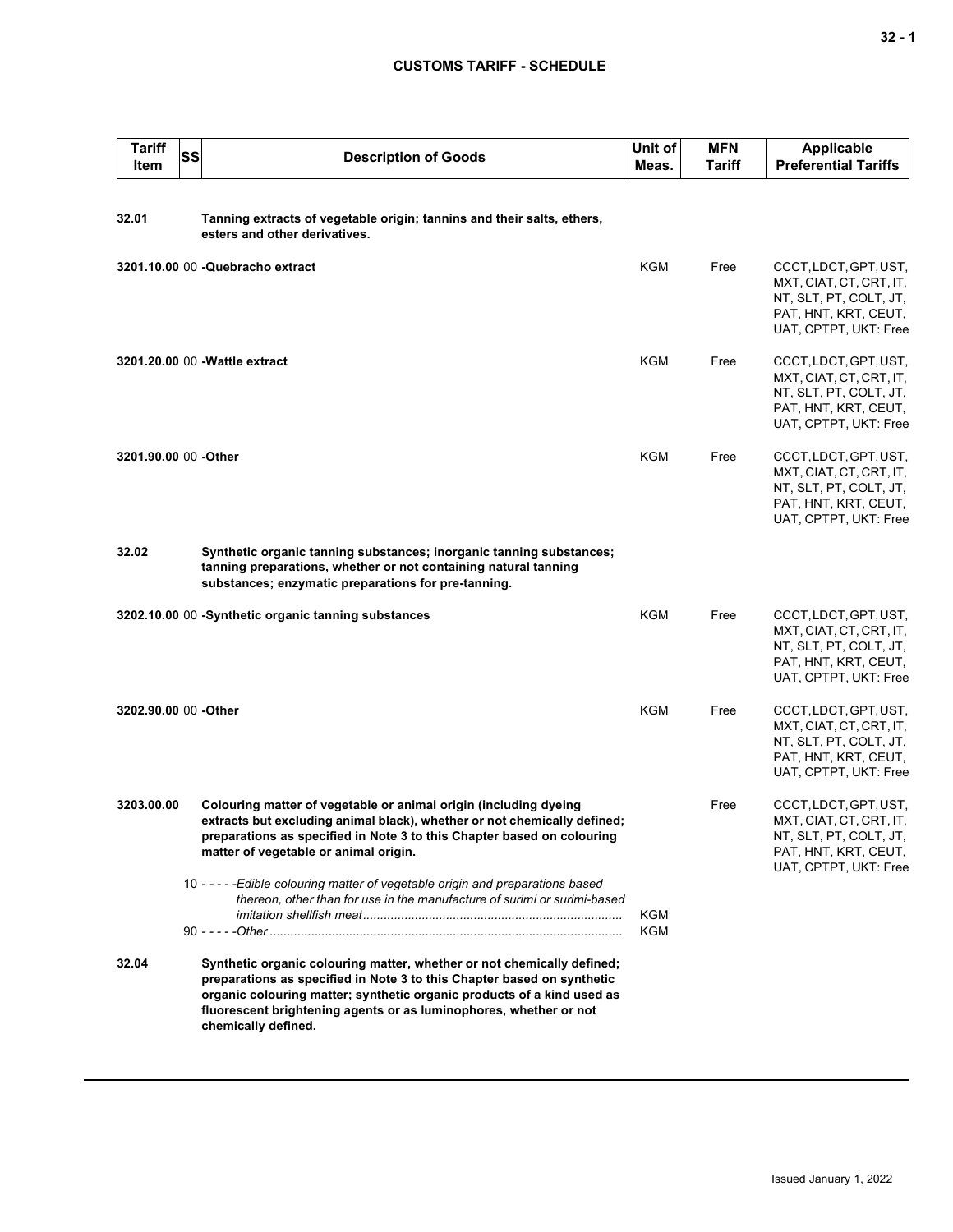| <b>Tariff</b><br>Item                                                                                         | SS | <b>Description of Goods</b>                                                                                                               | Unit of<br>Meas.                       | <b>MFN</b><br><b>Tariff</b> | <b>Applicable</b><br><b>Preferential Tariffs</b>                                                                            |  |  |  |
|---------------------------------------------------------------------------------------------------------------|----|-------------------------------------------------------------------------------------------------------------------------------------------|----------------------------------------|-----------------------------|-----------------------------------------------------------------------------------------------------------------------------|--|--|--|
| -Synthetic organic colouring matter and preparations based thereon as<br>specified in Note 3 to this Chapter: |    |                                                                                                                                           |                                        |                             |                                                                                                                             |  |  |  |
|                                                                                                               |    | 3204.11.00 00 - -Disperse dyes and preparations based thereon                                                                             | <b>KGM</b>                             | Free                        | CCCT, LDCT, GPT, UST,<br>MXT, CIAT, CT, CRT, IT,<br>NT, SLT, PT, COLT, JT,<br>PAT, HNT, KRT, CEUT,<br>UAT, CPTPT, UKT: Free |  |  |  |
|                                                                                                               |    | 3204.12.00 00 - - Acid dyes, whether or not premetallized, and preparations based<br>thereon; mordant dyes and preparations based thereon | KGM                                    | Free                        | CCCT, LDCT, GPT, UST,<br>MXT, CIAT, CT, CRT, IT,<br>NT, SLT, PT, COLT, JT,<br>PAT, HNT, KRT, CEUT,<br>UAT, CPTPT, UKT: Free |  |  |  |
|                                                                                                               |    | 3204.13.00 00 - - Basic dyes and preparations based thereon                                                                               | <b>KGM</b>                             | Free                        | CCCT, LDCT, GPT, UST,<br>MXT, CIAT, CT, CRT, IT,<br>NT, SLT, PT, COLT, JT,<br>PAT, HNT, KRT, CEUT,<br>UAT, CPTPT, UKT: Free |  |  |  |
|                                                                                                               |    | 3204.14.00 00 - -Direct dyes and preparations based thereon                                                                               | <b>KGM</b>                             | Free                        | CCCT, LDCT, GPT, UST,<br>MXT, CIAT, CT, CRT, IT,<br>NT, SLT, PT, COLT, JT,<br>PAT, HNT, KRT, CEUT,<br>UAT, CPTPT, UKT: Free |  |  |  |
|                                                                                                               |    | 3204.15.00 00 - - Vat dyes (including those usable in that state as pigments) and<br>preparations based thereon                           | KGM                                    | Free                        | CCCT, LDCT, GPT, UST,<br>MXT, CIAT, CT, CRT, IT,<br>NT, SLT, PT, COLT, JT,<br>PAT, HNT, KRT, CEUT,<br>UAT, CPTPT, UKT: Free |  |  |  |
|                                                                                                               |    | 3204.16.00 00 - - Reactive dyes and preparations based thereon                                                                            | <b>KGM</b>                             | Free                        | CCCT, LDCT, GPT, UST,<br>MXT, CIAT, CT, CRT, IT,<br>NT, SLT, PT, COLT, JT,<br>PAT, HNT, KRT, CEUT,<br>UAT, CPTPT, UKT: Free |  |  |  |
| 3204.17.00                                                                                                    |    | --Pigments and preparations based thereon                                                                                                 |                                        | Free                        | CCCT, LDCT, GPT, UST,<br>MXT, CIAT, CT, CRT, IT,<br>NT, SLT, PT, COLT, JT,<br>PAT, HNT, KRT, CEUT,<br>UAT, CPTPT, UKT: Free |  |  |  |
|                                                                                                               |    | - - - - - Pigments:                                                                                                                       | KGM<br><b>KGM</b><br><b>KGM</b><br>KGM |                             |                                                                                                                             |  |  |  |
|                                                                                                               |    | 3204.18.00 00 - - Carotenoid colouring matters and preparations based thereon                                                             | KGM                                    | Free                        | CCCT, LDCT, GPT, UST,<br>MXT, CIAT, CT, CRT, IT,<br>NT, SLT, PT, COLT, JT,<br>PAT, HNT, KRT, CEUT,<br>UAT, CPTPT, UKT: Free |  |  |  |

 $\mathbf{I}$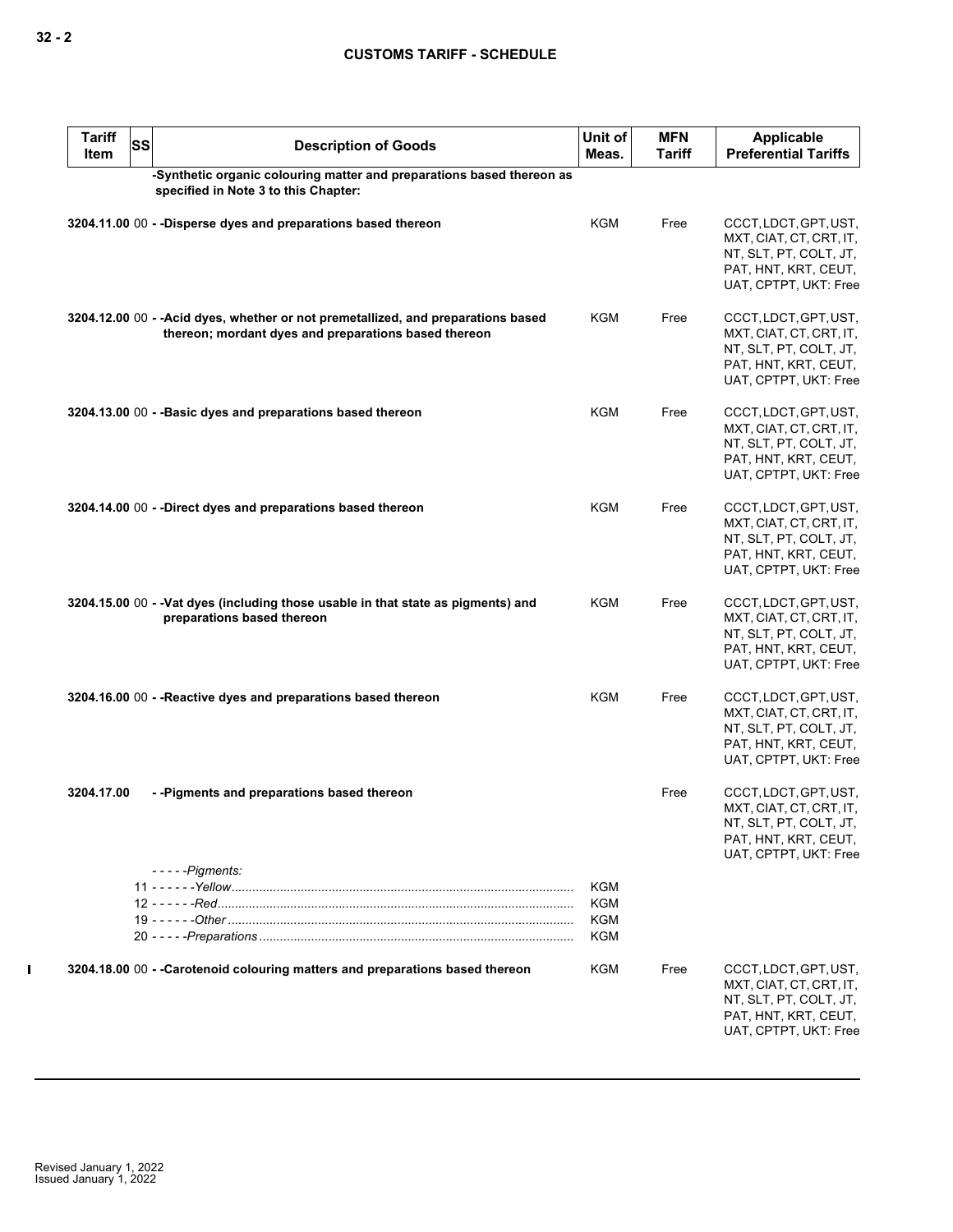| <b>Tariff</b><br>Item   | <b>SS</b><br><b>Description of Goods</b>                                                                                                                                                                                       | Unit of<br>Meas.                       | <b>MFN</b><br>Tariff | <b>Applicable</b><br><b>Preferential Tariffs</b>                                                                                         |
|-------------------------|--------------------------------------------------------------------------------------------------------------------------------------------------------------------------------------------------------------------------------|----------------------------------------|----------------------|------------------------------------------------------------------------------------------------------------------------------------------|
| 3204.19.00              | - - Other, including mixtures of colouring matter of two or more of the<br>subheadings 3204.11 to 3204.19<br>40 - - - - - Food, drug or cosmetic dyes and preparations based thereon                                           | <b>KGM</b><br><b>KGM</b><br><b>KGM</b> | Free                 | CCCT, LDCT, GPT, UST,<br>MXT, CIAT, CT, CRT, IT,<br>NT, SLT, PT, COLT, JT,<br>PAT, HNT, KRT, CEUT,<br>UAT, CPTPT, UKT: Free              |
|                         | 3204.20.00 00 -Synthetic organic products of a kind used as fluorescent brightening<br>agents                                                                                                                                  | <b>KGM</b>                             | Free                 | CCCT, LDCT, GPT, UST,<br>MXT, CIAT, CT, CRT, IT,<br>NT, SLT, PT, COLT, JT,<br>PAT, HNT, KRT, CEUT,<br>UAT, CPTPT, UKT: Free              |
| 3204.90.00 00 -Other    |                                                                                                                                                                                                                                | KGM                                    | Free                 | CCCT, LDCT, GPT, UST,<br>MXT, CIAT, CT, CRT, IT,<br>NT, SLT, PT, COLT, JT,<br>PAT, HNT, KRT, CEUT,<br>UAT, CPTPT, UKT: Free              |
|                         | 3205.00.00 00 Colour lakes; preparations as specified in Note 3 to this Chapter based<br>on colour lakes.                                                                                                                      | KGM                                    | Free                 | CCCT, LDCT, GPT, UST,<br>MXT, CIAT, CT, CRT, IT,<br>NT, SLT, PT, COLT, JT,<br>PAT, HNT, KRT, CEUT,<br>UAT, CPTPT, UKT: Free              |
| 32.06                   | Other colouring matter; preparations as specified in Note 3 to this<br>Chapter, other than those of heading 32.03, 32.04 or 32.05; inorganic<br>products of a kind used as luminophores, whether or not chemically<br>defined. |                                        |                      |                                                                                                                                          |
|                         | -Pigments and preparations based on titanium dioxide:                                                                                                                                                                          |                                        |                      |                                                                                                                                          |
| 3206.11                 | - - Containing 80% or more by weight of titanium dioxide calculated on<br>the dry matter                                                                                                                                       |                                        |                      |                                                                                                                                          |
|                         | 3206.11.10 00 - - - For use in Canadian manufactures                                                                                                                                                                           | <b>KGM</b>                             | Free                 | CCCT, LDCT, GPT, UST,<br>MXT, CIAT, CT, CRT, IT,<br>NT, SLT, PT, COLT, JT,<br>PAT, HNT, KRT, CEUT,<br>UAT, CPTPT, UKT: Free              |
| 3206.11.90              | ---Other                                                                                                                                                                                                                       |                                        | 6%                   | AUT, NZT, CCCT, LDCT,<br>GPT, UST, MXT, CIAT,<br>CT, CRT, IT, NT, SLT, PT,<br>COLT, JT, PAT, HNT,<br>KRT, CEUT, UAT,<br>CPTPT, UKT: Free |
|                         |                                                                                                                                                                                                                                | <b>KGM</b><br><b>KGM</b>               |                      |                                                                                                                                          |
| 3206.19.00 00 - - Other |                                                                                                                                                                                                                                | KGM                                    | Free                 | CCCT, LDCT, GPT, UST,<br>MXT, CIAT, CT, CRT, IT,<br>NT, SLT, PT, COLT, JT,<br>PAT, HNT, KRT, CEUT,<br>UAT, CPTPT, UKT: Free              |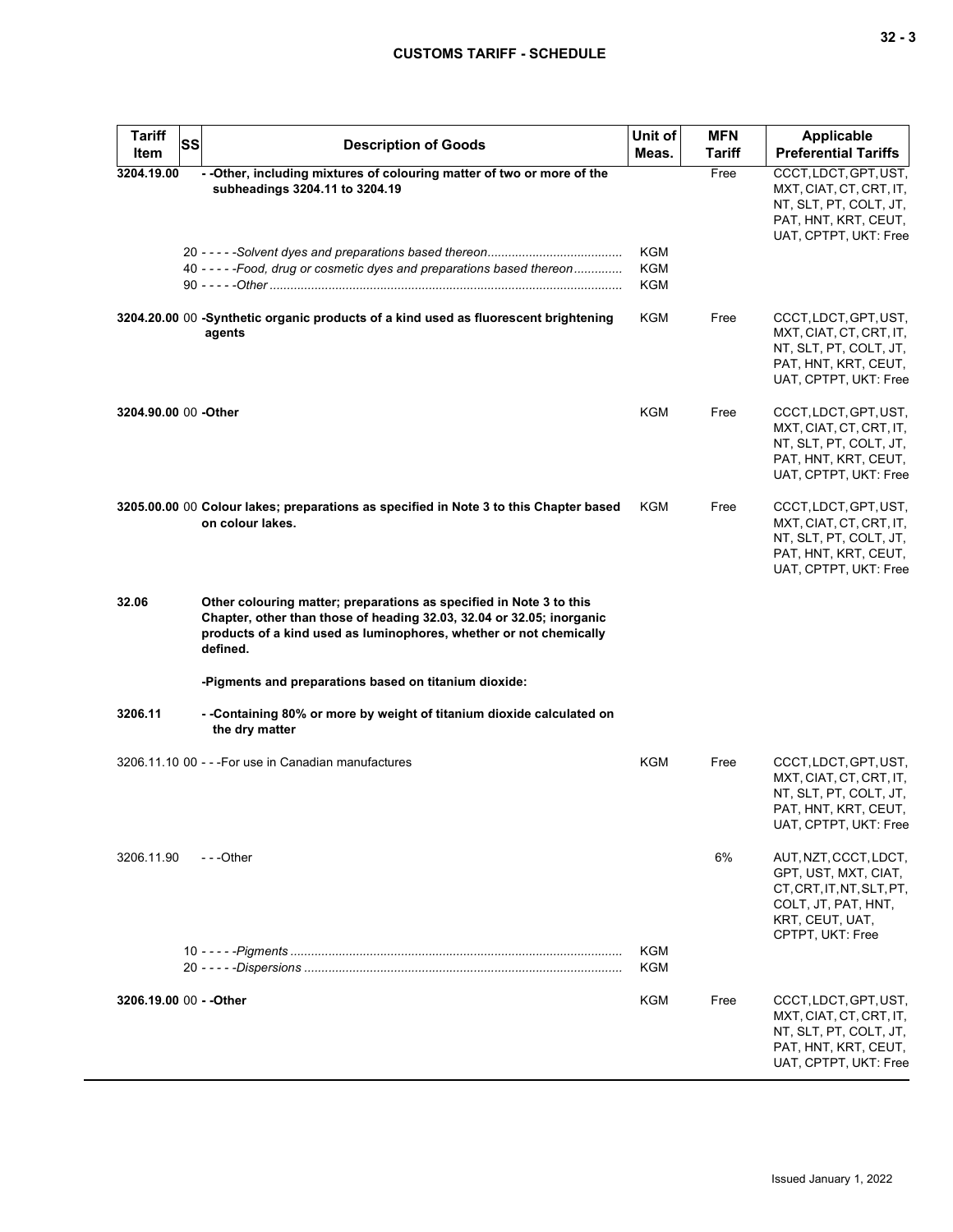| <b>Tariff</b><br>SS<br>Item | <b>Description of Goods</b>                                                                                                                                                                                                                                                                            | Unit of<br>Meas.                                     | <b>MFN</b><br><b>Tariff</b> | <b>Applicable</b><br><b>Preferential Tariffs</b>                                                                            |
|-----------------------------|--------------------------------------------------------------------------------------------------------------------------------------------------------------------------------------------------------------------------------------------------------------------------------------------------------|------------------------------------------------------|-----------------------------|-----------------------------------------------------------------------------------------------------------------------------|
|                             | 3206.20.00 00 - Pigments and preparations based on chromium compounds                                                                                                                                                                                                                                  | <b>KGM</b>                                           | Free                        | CCCT, LDCT, GPT, UST,<br>MXT, CIAT, CT, CRT, IT,<br>NT, SLT, PT, COLT, JT,<br>PAT, HNT, KRT, CEUT,<br>UAT, CPTPT, UKT: Free |
|                             | -Other colouring matter and other preparations:                                                                                                                                                                                                                                                        |                                                      |                             |                                                                                                                             |
|                             | 3206.41.00 00 - - Ultramarine and preparations based thereon                                                                                                                                                                                                                                           | <b>KGM</b>                                           | Free                        | CCCT, LDCT, GPT, UST,<br>MXT, CIAT, CT, CRT, IT,<br>NT, SLT, PT, COLT, JT,<br>PAT, HNT, KRT, CEUT,<br>UAT, CPTPT, UKT: Free |
|                             | 3206.42.00 00 - -Lithopone and other pigments and preparations based on zinc<br>sulphide                                                                                                                                                                                                               | KGM                                                  | Free                        | CCCT, LDCT, GPT, UST,<br>MXT, CIAT, CT, CRT, IT,<br>NT, SLT, PT, COLT, JT,<br>PAT, HNT, KRT, CEUT,<br>UAT, CPTPT, UKT: Free |
| 3206.49.00                  | - -Other                                                                                                                                                                                                                                                                                               |                                                      | Free                        | CCCT, LDCT, GPT, UST,<br>MXT, CIAT, CT, CRT, IT,<br>NT, SLT, PT, COLT, JT,<br>PAT, HNT, KRT, CEUT,<br>UAT, CPTPT, UKT: Free |
|                             | 30 - - - - - Pigment dispersions, based on inorganic pigments                                                                                                                                                                                                                                          | <b>KGM</b><br><b>KGM</b><br><b>KGM</b><br><b>KGM</b> |                             |                                                                                                                             |
|                             | 3206.50.00 00 - Inorganic products of a kind used as luminophores                                                                                                                                                                                                                                      | KGM                                                  | Free                        | CCCT, LDCT, GPT, UST,<br>MXT, CIAT, CT, CRT, IT,<br>NT, SLT, PT, COLT, JT,<br>PAT, HNT, KRT, CEUT,<br>UAT, CPTPT, UKT: Free |
| 32.07                       | Prepared pigments, prepared opacifiers and prepared colours, vitrifiable<br>enamels and glazes, engobes (slips), liquid lustres and similar<br>preparations, of a kind used in the ceramic, enamelling or glass<br>industry; glass frit and other glass, in the form of powder, granules or<br>flakes. |                                                      |                             |                                                                                                                             |
|                             | 3207.10.00 00 -Prepared pigments, prepared opacifiers, prepared colours and similar<br>preparations                                                                                                                                                                                                    | KGM                                                  | Free                        | CCCT, LDCT, GPT, UST,<br>MXT, CIAT, CT, CRT, IT,<br>NT, SLT, PT, COLT, JT,<br>PAT, HNT, KRT, CEUT,<br>UAT, CPTPT, UKT: Free |
|                             | 3207.20.00 00 -Vitrifiable enamels and glazes, engobes (slips) and similar preparations KGM                                                                                                                                                                                                            |                                                      | Free                        | CCCT, LDCT, GPT, UST,<br>MXT, CIAT, CT, CRT, IT,<br>NT, SLT, PT, COLT, JT,<br>PAT, HNT, KRT, CEUT,<br>UAT, CPTPT, UKT: Free |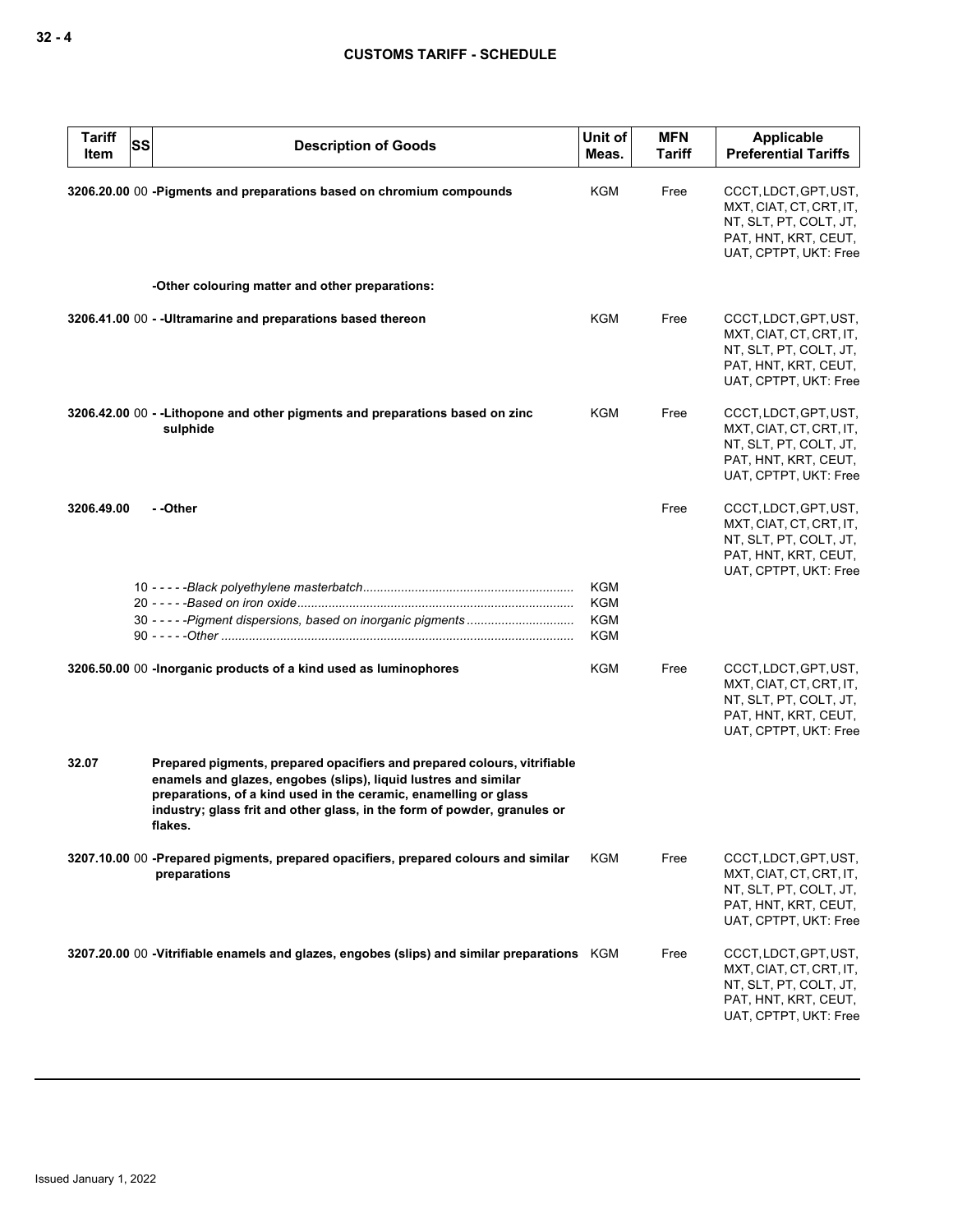| <b>Tariff</b><br>Item | <b>SS</b><br><b>Description of Goods</b>                                                                                                                                                                                            | Unit of<br>Meas.                       | <b>MFN</b><br><b>Tariff</b> | Applicable<br><b>Preferential Tariffs</b>                                                                                         |
|-----------------------|-------------------------------------------------------------------------------------------------------------------------------------------------------------------------------------------------------------------------------------|----------------------------------------|-----------------------------|-----------------------------------------------------------------------------------------------------------------------------------|
|                       | 3207.30.00 00 - Liquid lustres and similar preparations                                                                                                                                                                             | <b>LTR</b>                             | Free                        | CCCT, LDCT, GPT, UST,                                                                                                             |
|                       |                                                                                                                                                                                                                                     |                                        |                             | MXT, CIAT, CT, CRT, IT,<br>NT, SLT, PT, COLT, JT,<br>PAT, HNT, KRT, CEUT,<br>UAT, CPTPT, UKT: Free                                |
|                       | 3207.40.00 00 -Glass frit and other glass, in the form of powder, granules or flakes                                                                                                                                                | KGM                                    | Free                        | CCCT, LDCT, GPT, UST,<br>MXT, CIAT, CT, CRT, IT,<br>NT, SLT, PT, COLT, JT,<br>PAT, HNT, KRT, CEUT,<br>UAT, CPTPT, UKT: Free       |
| 32.08                 | Paints and varnishes (including enamels and lacquers) based on<br>synthetic polymers or chemically modified natural polymers, dispersed<br>or dissolved in a non-aqueous medium; solutions as defined in Note 4 to<br>this Chapter. |                                        |                             |                                                                                                                                   |
| 3208.10.00            | -Based on polyesters                                                                                                                                                                                                                |                                        | 6.5%                        | CCCT, LDCT, UST,<br>MXT, CIAT, CT, CRT, IT,<br>NT, SLT, PT, COLT, JT,<br>PAT, HNT, KRT, CEUT,<br>UAT, CPTPT, UKT: Free<br>GPT: 3% |
|                       |                                                                                                                                                                                                                                     | LTR.<br><b>LTR</b>                     |                             |                                                                                                                                   |
| 3208.20.00            | -Based on acrylic or vinyl polymers                                                                                                                                                                                                 |                                        | 6.5%                        | CCCT, LDCT, UST,<br>MXT, CIAT, CT, CRT, IT,<br>NT, SLT, PT, COLT, JT,<br>PAT, HNT, KRT, CEUT,<br>UAT, CPTPT, UKT: Free<br>GPT: 3% |
|                       |                                                                                                                                                                                                                                     | <b>LTR</b><br><b>LTR</b><br><b>LTR</b> |                             |                                                                                                                                   |
| 3208.90               | -Other                                                                                                                                                                                                                              |                                        |                             |                                                                                                                                   |
|                       | 3208.90.10 00 - - -Corrosion resistant coatings specifically formulated for use in the<br>manufacture of mirrors;<br>To be employed in the manufacture of semiconductor devices                                                     | <b>LTR</b>                             | Free                        | CCCT, LDCT, GPT, UST,<br>MXT, CIAT, CT, CRT, IT,<br>NT, SLT, PT, COLT, JT,<br>PAT, HNT, KRT, CEUT,<br>UAT, CPTPT, UKT: Free       |
| 3208.90.90            | - - -Other                                                                                                                                                                                                                          |                                        | 6.5%                        | CCCT, LDCT, UST,<br>MXT, CIAT, CT, CRT, IT,<br>NT, SLT, PT, COLT, JT,<br>PAT, HNT, KRT, CEUT,<br>UAT, CPTPT, UKT: Free<br>GPT: 3% |
|                       |                                                                                                                                                                                                                                     | LTR.<br><b>LTR</b><br><b>LTR</b>       |                             |                                                                                                                                   |
| 32.09                 | Paints and varnishes (including enamels and lacquers) based on<br>synthetic polymers or chemically modified natural polymers, dispersed<br>or dissolved in an aqueous medium.                                                       |                                        |                             |                                                                                                                                   |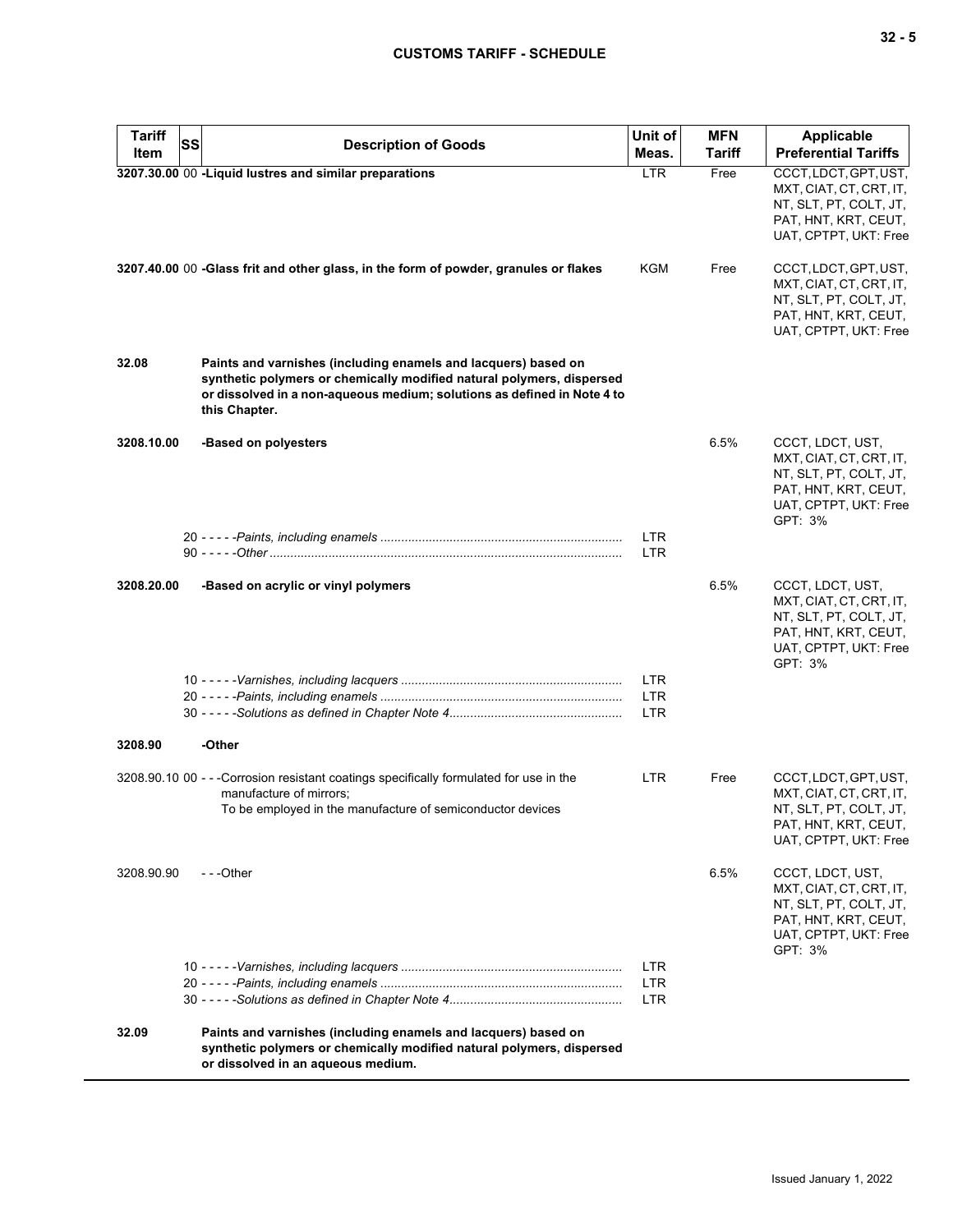| <b>Tariff</b><br>Item | <b>SS</b> | <b>Description of Goods</b>                                                                                                                                                                                                                                                       | Unit of<br>Meas.                       | <b>MFN</b><br>Tariff | <b>Applicable</b><br><b>Preferential Tariffs</b>                                                                                  |
|-----------------------|-----------|-----------------------------------------------------------------------------------------------------------------------------------------------------------------------------------------------------------------------------------------------------------------------------------|----------------------------------------|----------------------|-----------------------------------------------------------------------------------------------------------------------------------|
| 3209.10.00            |           | -Based on acrylic or vinyl polymers                                                                                                                                                                                                                                               | LTR                                    | 6.5%                 | CCCT, LDCT, UST,<br>MXT, CIAT, CT, CRT, IT,<br>NT, SLT, PT, COLT, JT,<br>PAT, HNT, KRT, CEUT,<br>UAT, CPTPT, UKT: Free<br>GPT: 3% |
|                       |           |                                                                                                                                                                                                                                                                                   | <b>LTR</b>                             |                      |                                                                                                                                   |
| 3209.90.00            |           | -Other                                                                                                                                                                                                                                                                            |                                        | 6.5%                 | CCCT, LDCT, UST,<br>MXT, CIAT, CT, CRT, IT,<br>NT, SLT, PT, COLT, JT,<br>PAT, HNT, KRT, CEUT,<br>UAT, CPTPT, UKT: Free<br>GPT: 3% |
|                       |           |                                                                                                                                                                                                                                                                                   | LTR<br>LTR                             |                      |                                                                                                                                   |
| 3210.00.00            |           | Other paints and varnishes (including enamels, lacquers and<br>distempers); prepared water pigments of a kind used for finishing<br>leather.                                                                                                                                      |                                        | 6.5%                 | CCCT, LDCT, UST,<br>MXT, CIAT, CT, CRT, IT,<br>NT, SLT, PT, COLT, JT,<br>PAT, HNT, KRT, CEUT,<br>UAT, CPTPT, UKT: Free<br>GPT: 3% |
|                       |           |                                                                                                                                                                                                                                                                                   | LTR.<br><b>LTR</b>                     |                      |                                                                                                                                   |
|                       |           | 3211.00.00 00 Prepared driers.                                                                                                                                                                                                                                                    | KGM                                    | 6.5%                 | CCCT, LDCT, UST,<br>MXT, CIAT, CT, CRT, IT,<br>NT, SLT, PT, COLT, JT,<br>PAT, HNT, KRT, CEUT,<br>UAT, CPTPT, UKT: Free<br>GPT: 3% |
| 32.12                 |           | Pigments (including metallic powders and flakes) dispersed in non-<br>aqueous media, in liquid or paste form, of a kind used in the<br>manufacture of paints (including enamels); stamping foils; dyes and<br>other colouring matter put up in forms or packings for retail sale. |                                        |                      |                                                                                                                                   |
|                       |           | 3212.10.00 00 -Stamping foils                                                                                                                                                                                                                                                     |                                        | Free                 | CCCT, LDCT, GPT, UST,<br>MXT, CIAT, CT, CRT, IT,<br>NT, SLT, PT, COLT, JT,<br>PAT, HNT, KRT, CEUT,<br>UAT, CPTPT, UKT: Free       |
| 3212.90.00            |           | -Other                                                                                                                                                                                                                                                                            |                                        | Free                 | CCCT, LDCT, GPT, UST,<br>MXT, CIAT, CT, CRT, IT,<br>NT, SLT, PT, COLT, JT,<br>PAT, HNT, KRT, CEUT,<br>UAT, CPTPT, UKT: Free       |
|                       |           |                                                                                                                                                                                                                                                                                   | <b>KGM</b><br><b>KGM</b><br><b>KGM</b> |                      |                                                                                                                                   |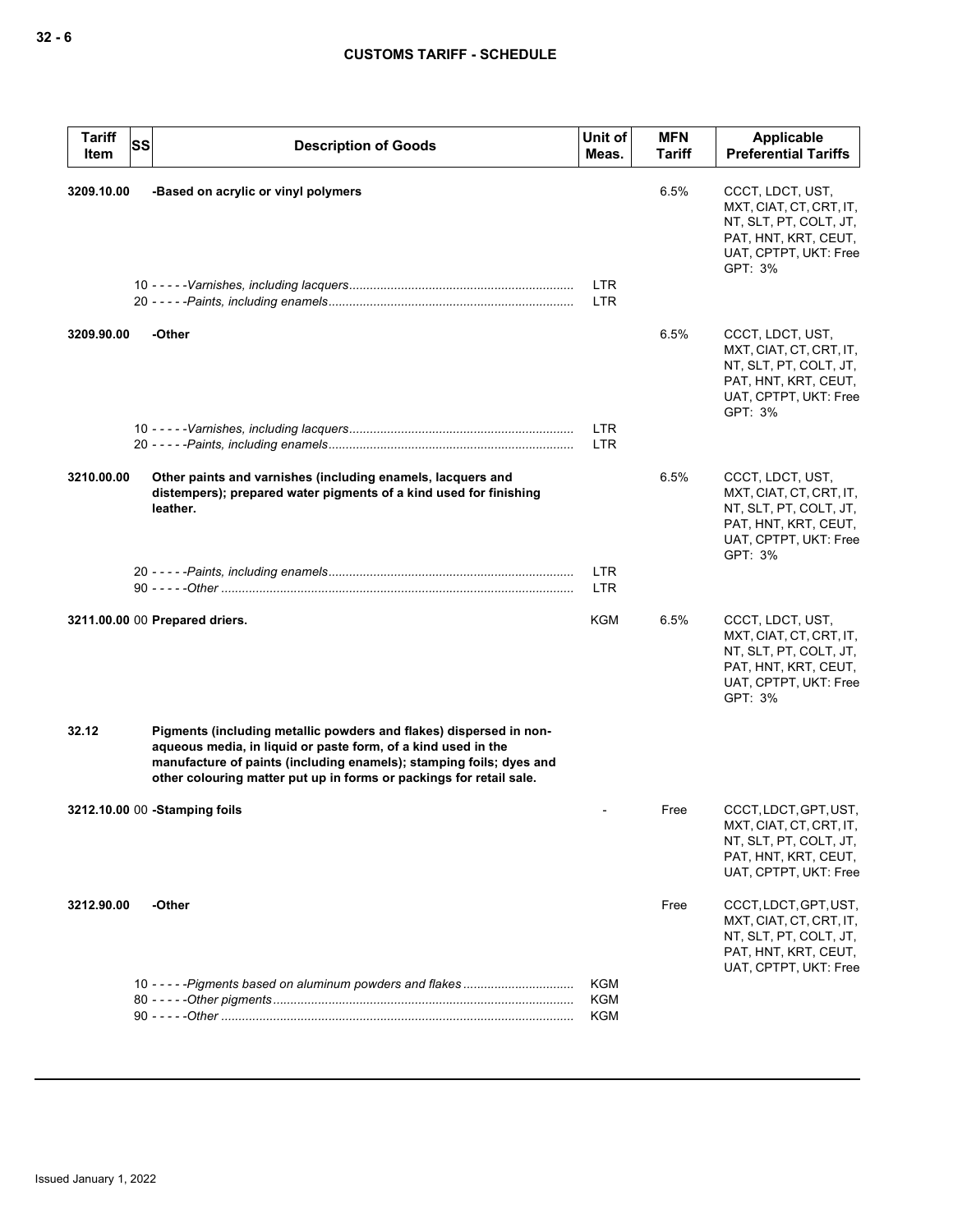# **CUSTOMS TARIFF - SCHEDULE**

| <b>Tariff</b><br>Item     | <b>SS</b> | <b>Description of Goods</b>                                                                                                                                                                                                                                   | Unit of<br>Meas.         | <b>MFN</b><br>Tariff | <b>Applicable</b><br><b>Preferential Tariffs</b>                                                                                                               |
|---------------------------|-----------|---------------------------------------------------------------------------------------------------------------------------------------------------------------------------------------------------------------------------------------------------------------|--------------------------|----------------------|----------------------------------------------------------------------------------------------------------------------------------------------------------------|
| 32.13                     |           | Artists', students' or signboard painters' colours, modifying tints,<br>amusement colours and the like, in tablets, tubes, jars, bottles, pans or<br>in similar forms or packings.                                                                            |                          |                      |                                                                                                                                                                |
|                           |           | 3213.10.00 00 - Colours in sets                                                                                                                                                                                                                               |                          | 6.5%                 | AUT, NZT, CCCT, LDCT,<br>GPT, UST, MXT, CIAT,<br>CT, CRT, IT, NT, SLT, PT,<br>COLT, JT, PAT, HNT,<br>KRT, CEUT, UAT,<br>CPTPT, UKT: Free                       |
| 3213.90                   |           | -Other                                                                                                                                                                                                                                                        |                          |                      |                                                                                                                                                                |
|                           |           | 3213.90.10 00 - - -Water colours, in liquid or powder form, in jars, bottles or tins                                                                                                                                                                          |                          | 6.5%                 | CCCT, LDCT, UST,<br>MXT, CIAT, CT, CRT, IT,<br>NT, SLT, PT, COLT, JT,<br>PAT, HNT, KRT, CEUT,<br>UAT, CPTPT, UKT: Free<br><b>AUT: 4%</b><br>NZT: 4%<br>GPT: 3% |
| 3213.90.90 00 - - - Other |           |                                                                                                                                                                                                                                                               |                          | 6.5%                 | AUT, NZT, CCCT, LDCT,<br>GPT, UST, MXT, CIAT,<br>CT, CRT, IT, NT, SLT, PT,<br>COLT, JT, PAT, HNT,<br>KRT, CEUT, UAT,<br>CPTPT, UKT: Free                       |
| 32.14                     |           | Glaziers' putty, grafting putty, resin cements, caulking compounds and<br>other mastics; painters' fillings; non-refractory surfacing preparations<br>for façades, indoor walls, floors, ceilings or the like.                                                |                          |                      |                                                                                                                                                                |
| 3214.10                   |           | -Glaziers' putty, grafting putty, resin cements, caulking compounds and<br>other mastics; painters' fillings                                                                                                                                                  |                          |                      |                                                                                                                                                                |
|                           |           | 3214.10.10 00 - - -Containing phenol-formaldehyde resin, for use in the manufacture of<br>filament lamps;<br>Polyester or epoxide-based mastic, electrically insulating or conductive,<br>for use in the manufacture or refurbishing of electrical generators | KGM                      | Free                 | CCCT, LDCT, GPT, UST,<br>MXT, CIAT, CT, CRT, IT,<br>NT, SLT, PT, COLT, JT,<br>PAT, HNT, KRT, CEUT,<br>UAT, CPTPT, UKT: Free                                    |
| 3214.10.90                |           | ---Other                                                                                                                                                                                                                                                      |                          | 6.5%                 | CCCT, LDCT, UST,<br>MXT, CIAT, CT, CRT, IT,<br>NT, SLT, PT, COLT, JT,<br>PAT, HNT, KRT, CEUT,<br>UAT, CPTPT, UKT: Free<br>GPT: 3%                              |
|                           |           |                                                                                                                                                                                                                                                               | <b>KGM</b>               |                      |                                                                                                                                                                |
|                           |           |                                                                                                                                                                                                                                                               | <b>KGM</b><br><b>KGM</b> |                      |                                                                                                                                                                |